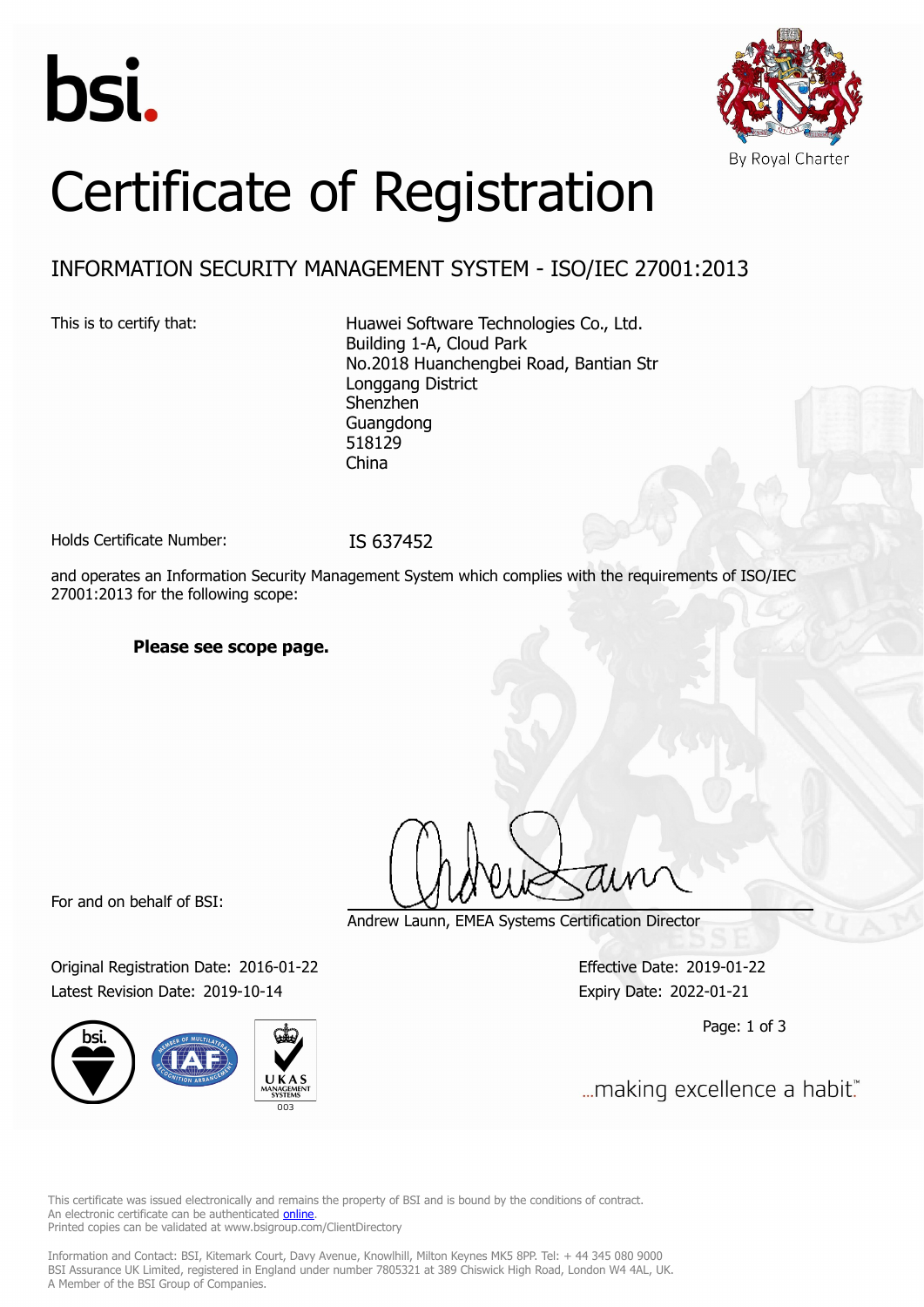## Registered Scope:

The management of information security in the following areas:

The provision of design, research and development, operation and maintenance services of Huawei Mobile Services, including HUAWEI MOBILE CLOUD, HMS CORE(include HUAWEI ID, HUAWEI PUSH), HUAWEI OTA, HUAWEI THEMES, HUAWEI APPGALLERY, HUAWEI Health, HUAWEI VIDEO, HUAWEI MUSIC, HUAWEI APPADVISOR, HUAWEI WALLET, HUAWEI SKYTONE, HUAWEI BROWSER, HUAWEI ASSISTANT, AI Lens, HiVoice, HUAWEI HiAI, HiKeyboard, HUAWEI GAMECENTER, HUAWEI READER. The scope of operation services exclude HUAWEI OTA, HUAWEI Health, HUAWEI HiAI. The operation and maintenance service areas only cover domestic areas (exclude Hong Kong, Macau and Taiwan). This is in accordance with the Statement of Application version 1.3, issued on May 30, 2018. Registration address: No.101 Ruanjian Avenue, Yuhuatai District, Nanjing

Original Registration Date: 2016-01-22 Effective Date: 2019-01-22 Latest Revision Date: 2019-10-14 **Expiry Date: 2022-01-21** Expiry Date: 2022-01-21

Page: 2 of 3

This certificate was issued electronically and remains the property of BSI and is bound by the conditions of contract. An electronic certificate can be authenticated [online](https://pgplus.bsigroup.com/CertificateValidation/CertificateValidator.aspx?CertificateNumber=IS+637452&ReIssueDate=14%2f10%2f2019&Template=uk). Printed copies can be validated at www.bsigroup.com/ClientDirectory

Information and Contact: BSI, Kitemark Court, Davy Avenue, Knowlhill, Milton Keynes MK5 8PP. Tel: + 44 345 080 9000 BSI Assurance UK Limited, registered in England under number 7805321 at 389 Chiswick High Road, London W4 4AL, UK. A Member of the BSI Group of Companies.